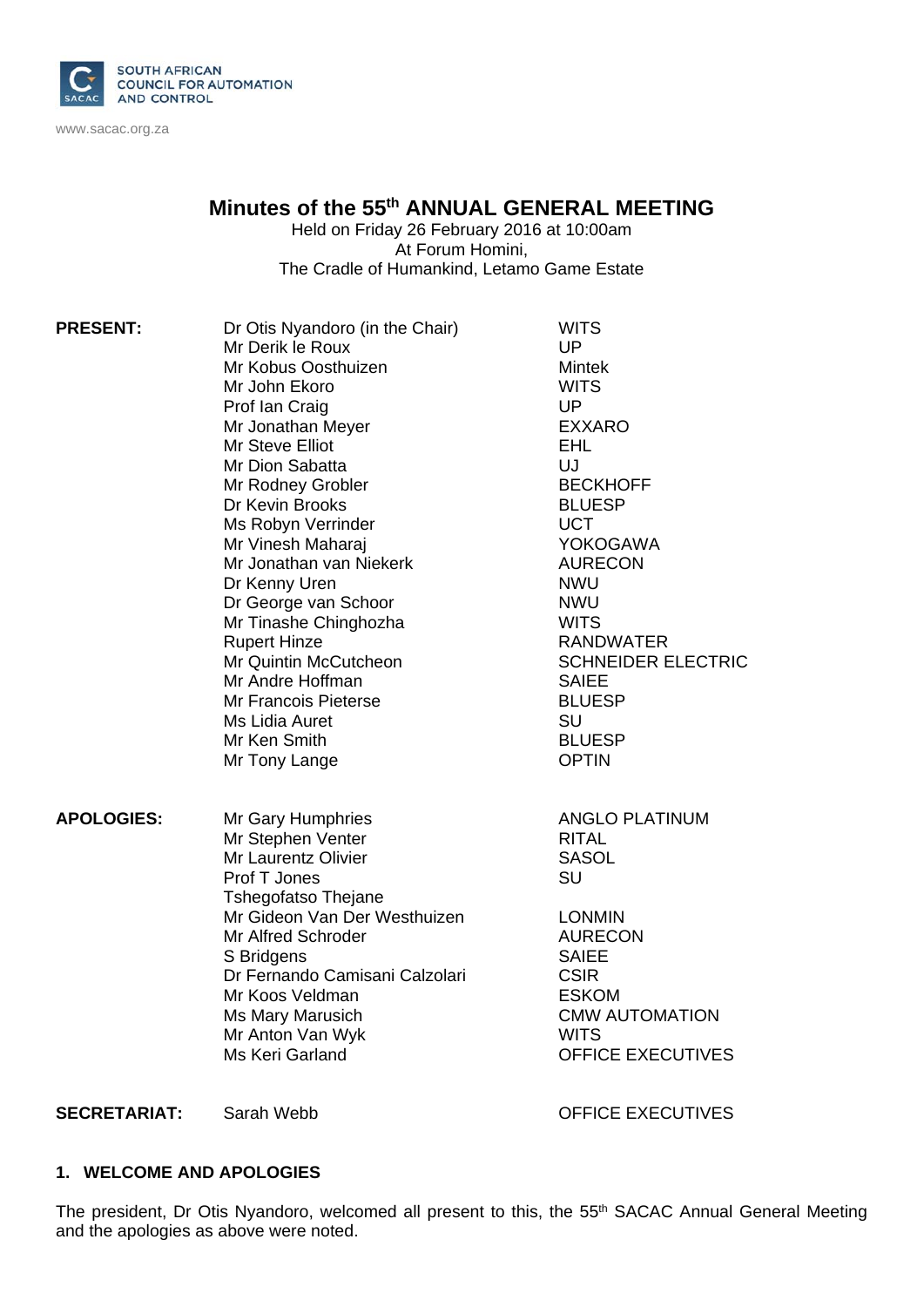## **2. CONFIRMATION OF THE MINUTES OF THE PREVIOUS AGM HELD ON 13 MARCH 2015**

The minutes of the previous Annual General Meeting, held on 13 March 2015, were accepted as a fair reflection of the matters discussed however the following amendments were noted:

1<sup>st</sup> Page – adjustments were needed to names and titles and duplicate of Mr John Maartens from SAIEE.

 $2<sup>nd</sup> Page – 2<sup>nd</sup> paragraph from the bottom – to change will to well.$ 

 $4<sup>th</sup>$  Page – any other business (spelling).

#### **3. GUEST SPEAKER**

The president welcomed Margaret Bauer to SACAC. Her speech included a recap on 2015 of which she spent at ABB in Germany investigating research topics such as Industrie 4.0 and Low Cost Sensing. She also reported on the latest technologies that were presented at the Hanover Fair. The president thanked Margaret and presented her with a gift for her contribution to the morning.

#### **4. PRESIDENT'S REPORT**

The president tabled and read his report for the year ended 31 December 2015, a copy of which will be attached to the Minutes. Looking back on 2015, it was a successful year. Particular focus has been to restrategise, realign objectives and refocus on new goals through developing a long term strategic plan. Key points that were revisited included strengthening SACAC's relationship with IFAC; improving cooperation between industry and institutions; developing capacity within the automation industry and providing value for the members.

The result of a survey that SACAC conducted highlighted the need to have more workshops and conferences with activities and benefits covering the broad spectrum of members. The survey further indicated the need to modernise SACAC's image and become more relevant on multiple social media platforms.

The year saw more events being held outside of Gauteng. The next IFAC event to be hosted by SAFAC is the Control Conference for Africa scheduled for March 2017.

A brief summary was given on the finances.

After briefing the group with the outlook for 2016, the president duly thanked Kobus Oosthuizen, Derik le Roux and all the EXCO members of the organisation for their passion and dedication. He then went on to thank all the members of SACAC for their continued support.

Derik le Roux seconded the president's report as an accurate state of the organisation. All were in agreement.

#### **5. TREASURER'S REPORT AND FINANCIALS**

The Honorary Treasurer, Derik le Roux, tabled the Treasurer's report for 2015, copies of which had been circulated.

Income for 2015 was largely made up from interest accrued, membership subscriptions and workshops. The large surplus was a result of the interest earned from IFAC 2014.

Expenditure covered IFAC subscription, secretarial fees and rebranding. It was noted that the secretarial fees were abnormally high this year and this was a result of the transition between JCCI and Office Executives as secretariat. This cost is expected to reduce for 2016.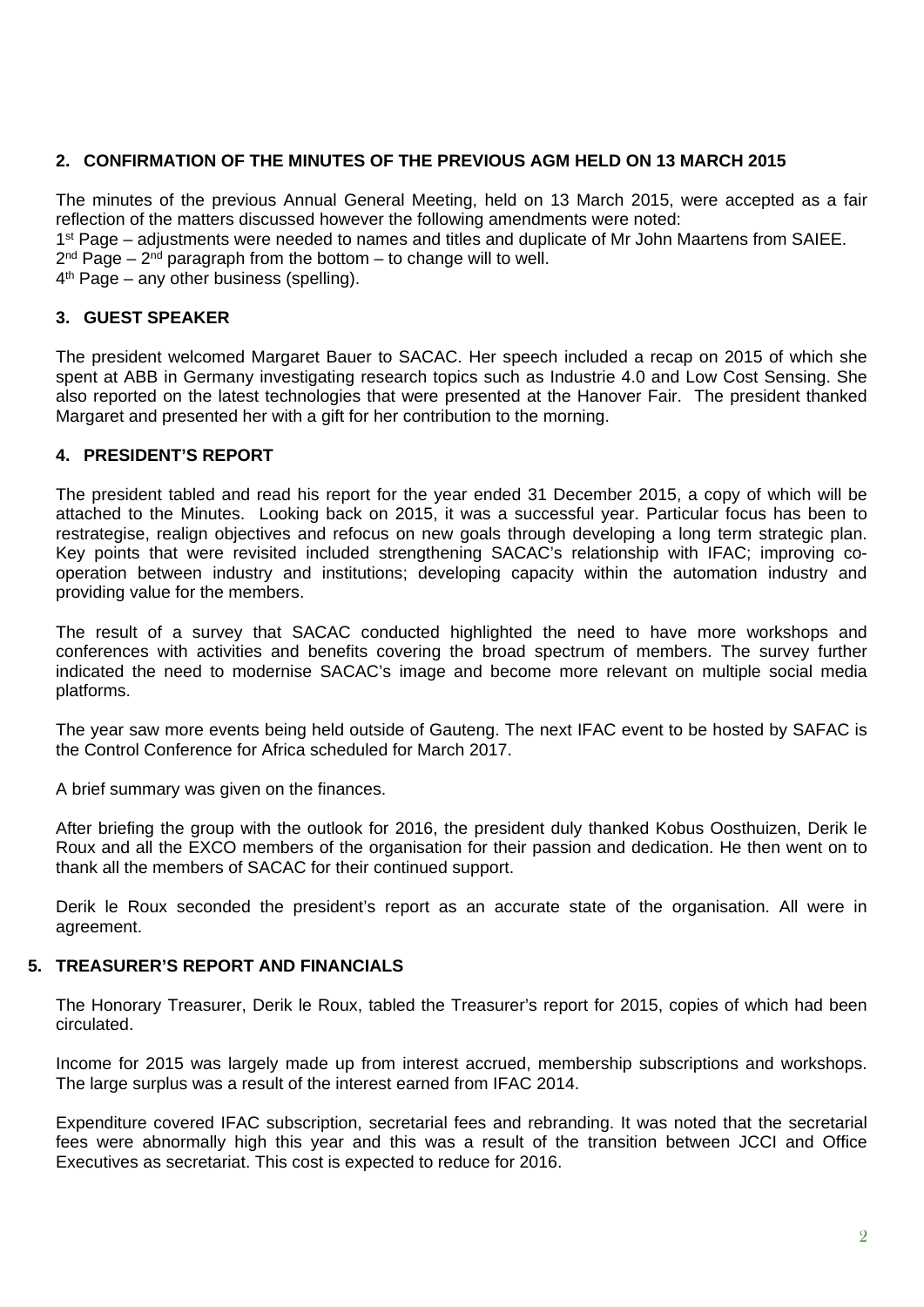It was advised that the surplus from IFAC 2014 would need to be utilised in such a way to provide maximum benefit for SACAC and its members. Mr le Roux then explained the Economic Road Map – SACAC's Investment Fund. This covered IFAC's membership fee, IFAC World Congress Sponsorship for at least two employees of SACAC's industrial members and at least one student of SACAC's institutional members, Control Conference for Africa (both seed money for the conference and sponsorship money) and lastly to fund an IFAC event – the first of which being the MMM Workshop of 2019.

The roadmap for 2016 to 2021 was attached to the report.

In terms of the budget, it was reported that 2016 would mark the start of a number of projects with the aim of strengthening SACAC's position to promote automation and control for the benefit of Southern Africa. The budget was based on 28 corporate members and 8 institutional members.

Mr le Roux indicated that because of SACAC's strong financial position and the worldwide economic pressure on companies, there would not be any increases in membership fees from 2015 to 2016.

Expenditure for 2016 would incorporate workshop costs, meetings, further branding and sponsorship.

It was noted that the budget had a shortfall (exceptional) of R80,513 which would be funded by the SACAC investment fund and SACAC's reserves.

The subscription fees were tabled as follows:

| $\circ$ | Corporate Membership       | - R4,000.00 Normal Fee<br>- R9,400.00 Alternate Fee (allowing 3 delegates to be sent to all local<br>SACAC workshops free of charge) |
|---------|----------------------------|--------------------------------------------------------------------------------------------------------------------------------------|
| $\cap$  | <b>Institution Members</b> | - R2,300.00 Normal Fee<br>- R5,000.00 Alternate Fee (allowing 3 delegates to be sent to all local                                    |

The president proposed for the budget to be accepted and was unanimously agreed by members present.

SACAC workshops free of charge)

Acknowledgements were made to Keri Garland of Office Executives for her excellent work and the effortless transition made during 2015 as well as to Kobus Oosthuizen (previous treasurer) for his guidance with SACAC's finances.

#### **The Constitution – Change of Address: Since changing secretariats – the AGM needed to approve the change of address. It was put forward to the President and all were in agreement.**

#### **6. PUBLICITY –**

Mr Derik Le Roux presented the new website (live as of that morning) to the group. The goal was to create a platform to effectively communicate to all members. Rebranding took place in terms of SACAC's logo. The biggest change was that it could be worked on directly. Next steps for SACAC – using social media platforms. The new webpage was displayed featuring a front page with a carousel showing upcoming events – list of workshops, a monthly newsletter, about page with mission statement and information on IFAC. It was mentioned that it was not a complex website but would work effectively for communication and was well worth the investment. It was also noted that the old site could still be accessed if necessary (still being hosted) but that the new website contains all the information available.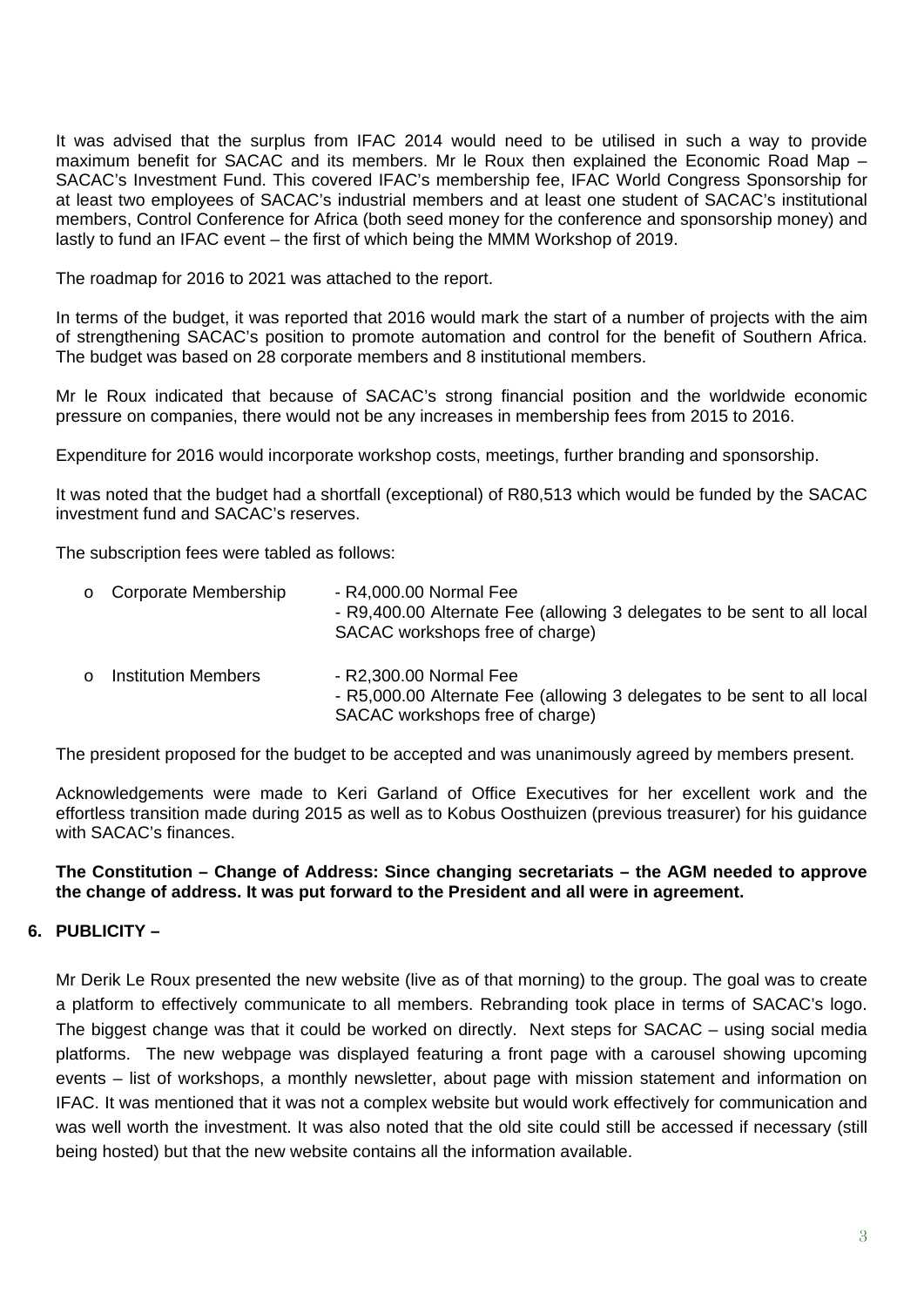A question was posed regarding the rebranding on the LinkedIn group – and whether it was being kept. Mr le Roux replied that there were changes that needed to be made – but was important to have the website built first in order to create a hub/centre. It would then be restructured at a later stage.

The President thanked Derik le Roux for his input.

# **7. IFAC REPORT**

Prof Ian Craig (current past president of IFAC) thanked the President. He followed on by giving an overview of the activities of IFAC up until 2017. Summarised as follows:

- There are currently 49 national organisations of which SAFAC is one
- New members in last triennium Algeria and India
- There are 3,400 IFC Affiliates
- Two new membership categories have been introduced: Reduced fee and Introductory membership

Technical Activities:

Meetings:

- There were 43 sponsored/co-sponsored events in 2015
- 2,000 people from 60 countries are actively involved in technical activities of IFAC
- Publication issues in IFC are dealt with by the
	- o Publications Committee (Pubcom) forms part of exec board
	- o Publications Management Board (PUMB)
- IFAC has 7 journals
- New in 2015 nonlinear analysis hybrid systems

The council approved the establishment of a new IFAC journal on systems and control – under leadership of Robert Bitmead. The new journal will cover all technical committees. It will be an open source journal, however these have waned in recent times.

Publications – IFAC PapersOnLine

- POL now the only formal publication outlet for IFAC meetings
- All IFAC events use the conference manuscript management system PAPERPLAZA

http://ifac.papercept.net

A unique selling point of POL is its open-access nature. Migration to ScienceDirect almost complete – www.sciencedirect.com/science/journal/24058963

Major awards and fellows:

There is a new award – the Manfred Thomas medal for an outstanding contributor under the age of 40 as a young researcher and/or engineer – first award to be given at congress 2017

Prof Ian Craig then gave a brief summary of the financial status of IFAC.

In terms of rebranding for IFAC – Europe heavily involved with the process. Social media channels, newsletter etc.

The 2017 Congress will take place in Toulouse: 9-14 July 2017. Admissions already open - Paper submission deadline 31 October 2016. They will be celebrating the 60<sup>th</sup> anniversary of IFAC with various initiatives.

Future congresses:

The Council has selected Berlin, Germany as the venue for the 21<sup>st</sup> IFAC congress in 2020 with Frank Allgower as IFAC president for the 2017-2020 triennium.